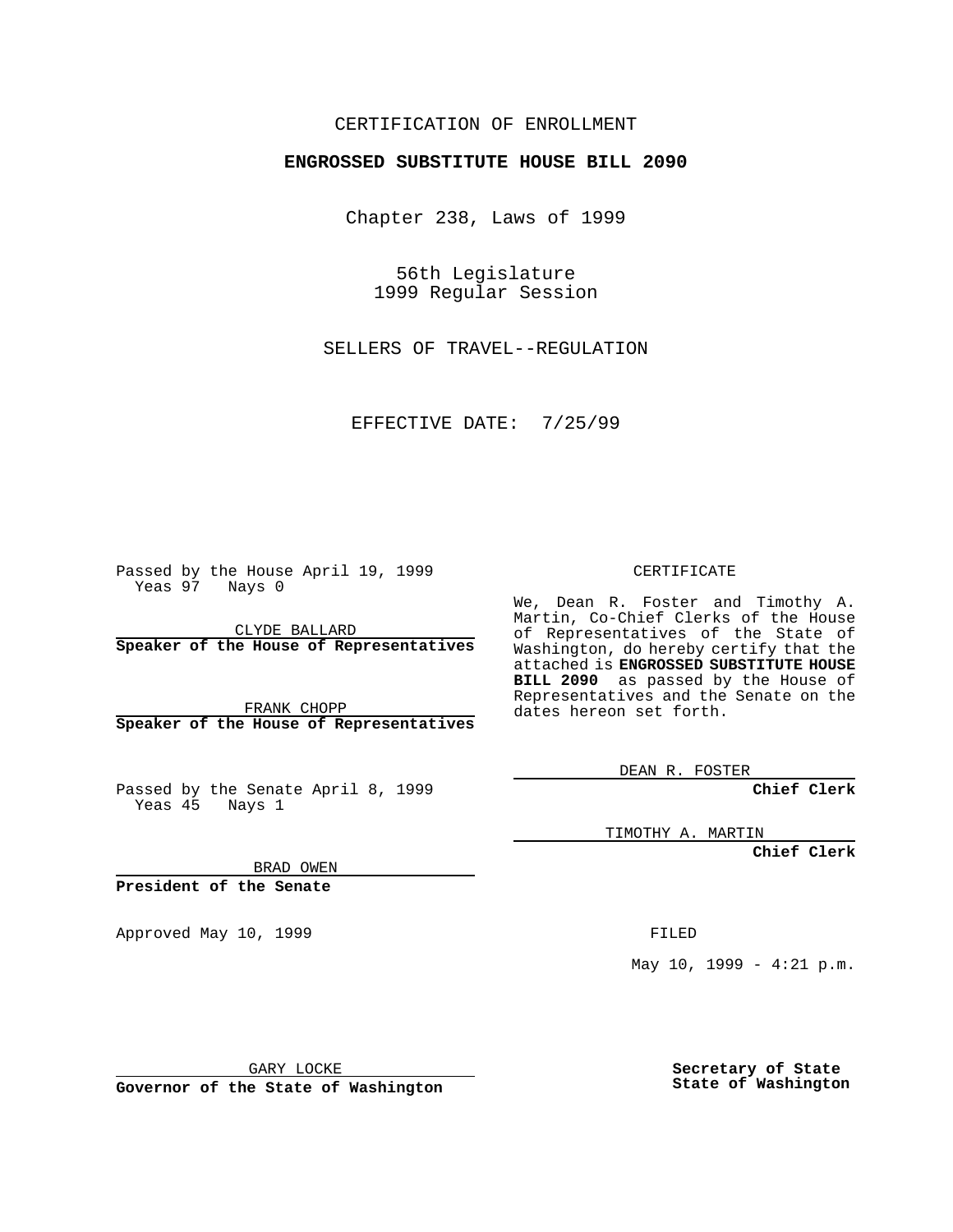## **ENGROSSED SUBSTITUTE HOUSE BILL 2090** \_\_\_\_\_\_\_\_\_\_\_\_\_\_\_\_\_\_\_\_\_\_\_\_\_\_\_\_\_\_\_\_\_\_\_\_\_\_\_\_\_\_\_\_\_\_\_

\_\_\_\_\_\_\_\_\_\_\_\_\_\_\_\_\_\_\_\_\_\_\_\_\_\_\_\_\_\_\_\_\_\_\_\_\_\_\_\_\_\_\_\_\_\_\_

#### AS AMENDED BY THE SENATE

Passed Legislature - 1999 Regular Session

## **State of Washington 56th Legislature 1999 Regular Session**

**By** House Committee on Commerce & Labor (originally sponsored by Representatives Clements, Lisk, Reardon, Cooper, McMorris, Talcott, B. Chandler and Gombosky)

Read first time 03/02/1999.

1 AN ACT Relating to sellers of travel; and amending RCW 19.138.030, 2 19.138.040, 19.138.100, 19.138.120, 19.138.130, 19.138.140, and 3 19.138.170.

4 BE IT ENACTED BY THE LEGISLATURE OF THE STATE OF WASHINGTON:

5 **Sec. 1.** RCW 19.138.030 and 1996 c 180 s 2 are each amended to read 6 as follows:

 A seller of travel shall not advertise that any travel services are or may be available unless he or she has, prior to the advertisement, determined that the product advertised was available at the time the advertising was placed. This determination can be made by the seller of travel either by use of an airline computer reservation system, or by written confirmation from the vendor whose program is being advertised.

 It is the responsibility of the seller of travel to keep written or printed documentation of the steps taken to verify that the advertised offer was available at the time the advertising was placed. These 17 records are to be maintained for at least ( $(\text{two})$ ) one year( $(\text{s})$ ) after the placement of the advertisement.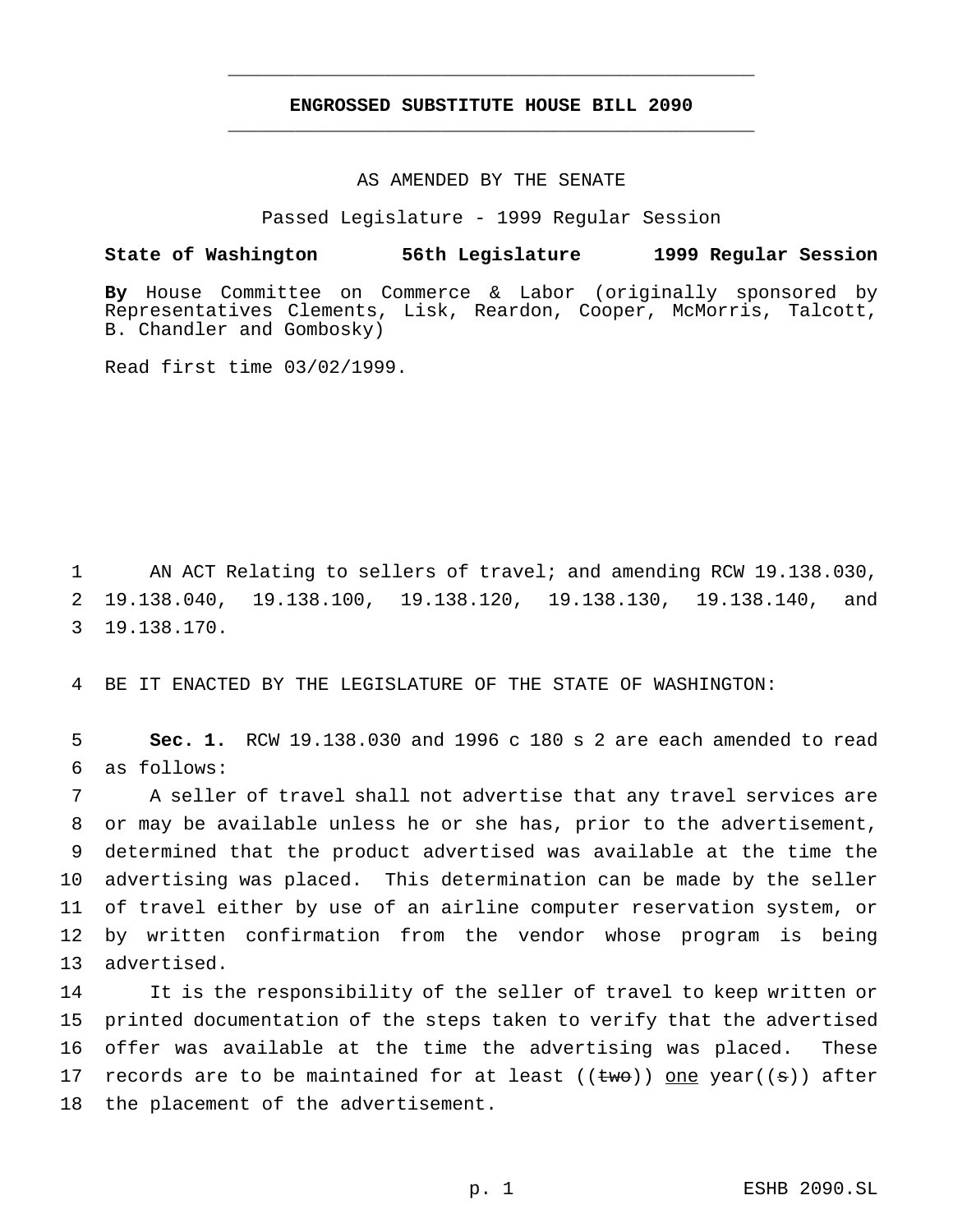**Sec. 2.** RCW 19.138.040 and 1996 c 180 s 3 are each amended to read as follows:

 At or prior to the time of full or partial payment for any travel services, the seller of travel shall furnish to the person making the payment a written statement conspicuously setting forth the information 6 contained in subsections (1) through (6) of this section. However, if ((the sale of travel services is made over the telephone or by other 8 electronic media and payment is made by credit or debit card)) payment 9 is made other than in person, the seller of travel shall transmit to the person making the payment the written statement required by this 11 section within three business days of ((the consumer's credit or debit 12 card authorization)) receipt or processing of the payment. The written statement shall contain the following information:

 (1) The name and business address and telephone number of the seller of travel.

 (2) The amount paid, the date of such payment, the purpose of the payment made, and an itemized statement of the balance due, if any.

 (3) The registration number of the seller of travel required by this chapter.

 (4) The name of the vendor with whom the seller of travel has contracted to provide travel arrangements for a consumer and all pertinent information relating to the travel as known by the seller of travel at the time of booking. The seller of travel will make known further details as soon as received from the vendor. All information will be provided with final documentation.

26 (5) ((The conditions, if any, upon which the contract between the 27 seller of travel and the passenger may be canceled, and the rights and 28 obligations of all parties in the event of cancellation.)) An advisory 29 regarding the penalties that would be charged in the event of a cancellation or change by the customer. This may contain either: (a) The specific amount of cancellation and change penalties; or (b) the following statement: "Cancellation and change penalties apply to these 33 arrangements. Details will be provided upon request."

 (6) A statement in eight-point boldface type in substantially the following form:

 "If transportation or other services are canceled by the seller of travel, all sums paid to the seller of travel for services not performed in accordance with the contract between the seller of travel and the purchaser will be refunded within thirty days of receiving the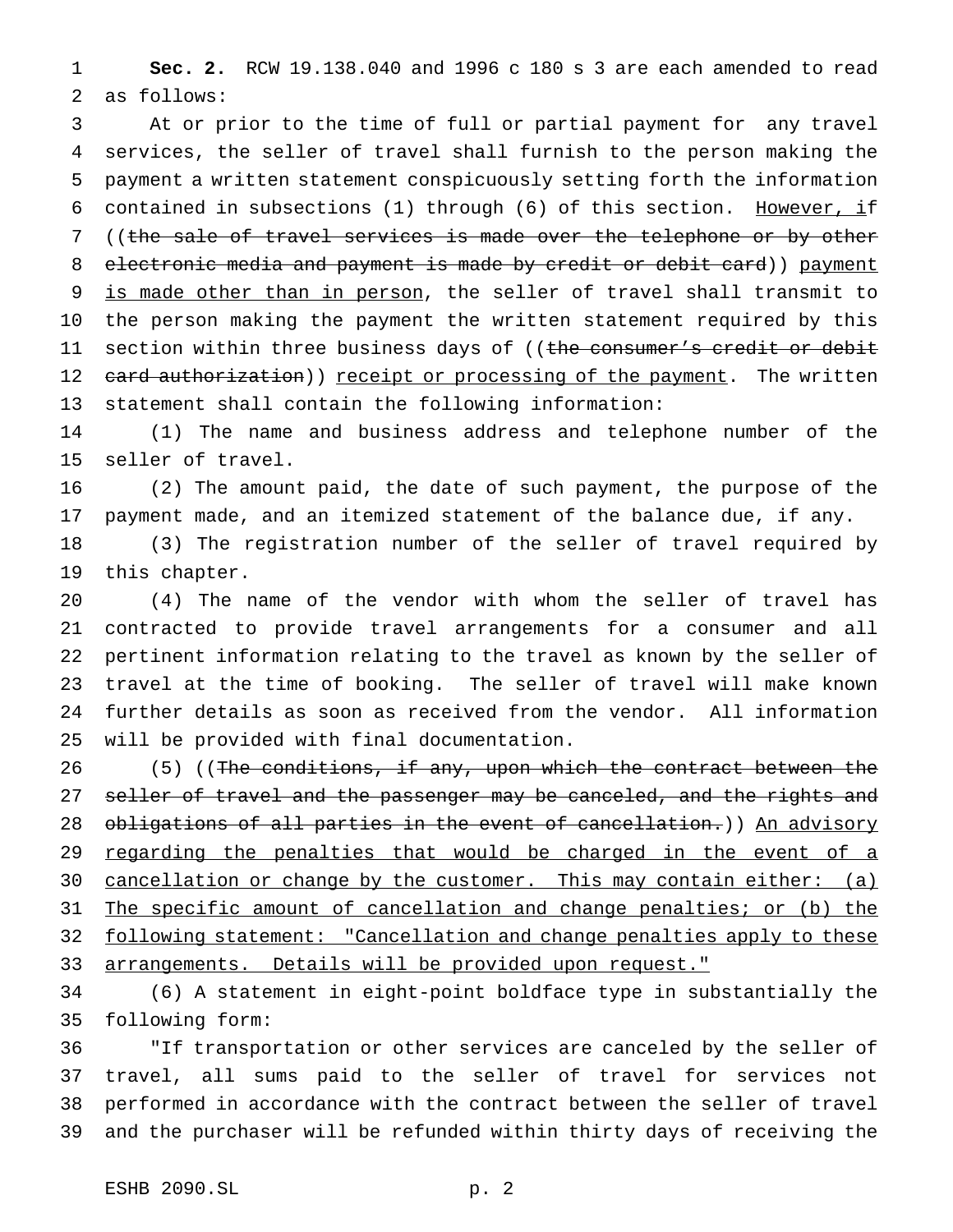funds from the vendor with whom the services were arranged, or if the funds were not sent to the vendor, the funds shall be returned within fourteen days after cancellation by the seller of travel to the purchaser unless the purchaser requests the seller of travel to apply the money to another travel product and/or date."

 **Sec. 3.** RCW 19.138.100 and 1996 c 180 s 4 are each amended to read as follows:

 No person, firm, or corporation may act or hold itself out as a seller of travel unless, prior to engaging in the business of selling or advertising to sell travel services, the person, firm, or corporation registers with the director under this chapter and rules adopted under this chapter.

 (1) The registration number must be conspicuously posted in the 14 place of business and must be included in all advertisements. ((Any corporation which issues a class of equity securities registered under 16 section 12 of the securities exchange act of 1934, and any subsidiary, 17 the majority of voting stock of which is owned by such corporation including any wholly owned subsidiary of such corporation are not required to include company registration numbers in advertisements.)) Sellers of travel are not required to include registration numbers on 21 institutional advertising. For the purposes of this subsection, "institutional advertising" is advertising that does not include prices or dates for travel services.

 (2) The director shall issue duplicate registrations upon payment 25 of a ((nominal)) duplicate registration fee to valid registration 26 holders operating more than one office. The duplicate registration fee 27 for each office shall be an amount equal to the original registration fee.

(3) No registration is assignable or transferable.

 (4) If a registered seller of travel sells his or her business, when the new owner becomes responsible for the business, the new owner must comply with all provisions of this chapter, including registration.

 (5) If a seller of travel is employed by or under contract as an independent contractor or an outside agent of a seller of travel who is registered under this chapter, the employee, independent contractor, or outside agent need not also be registered if: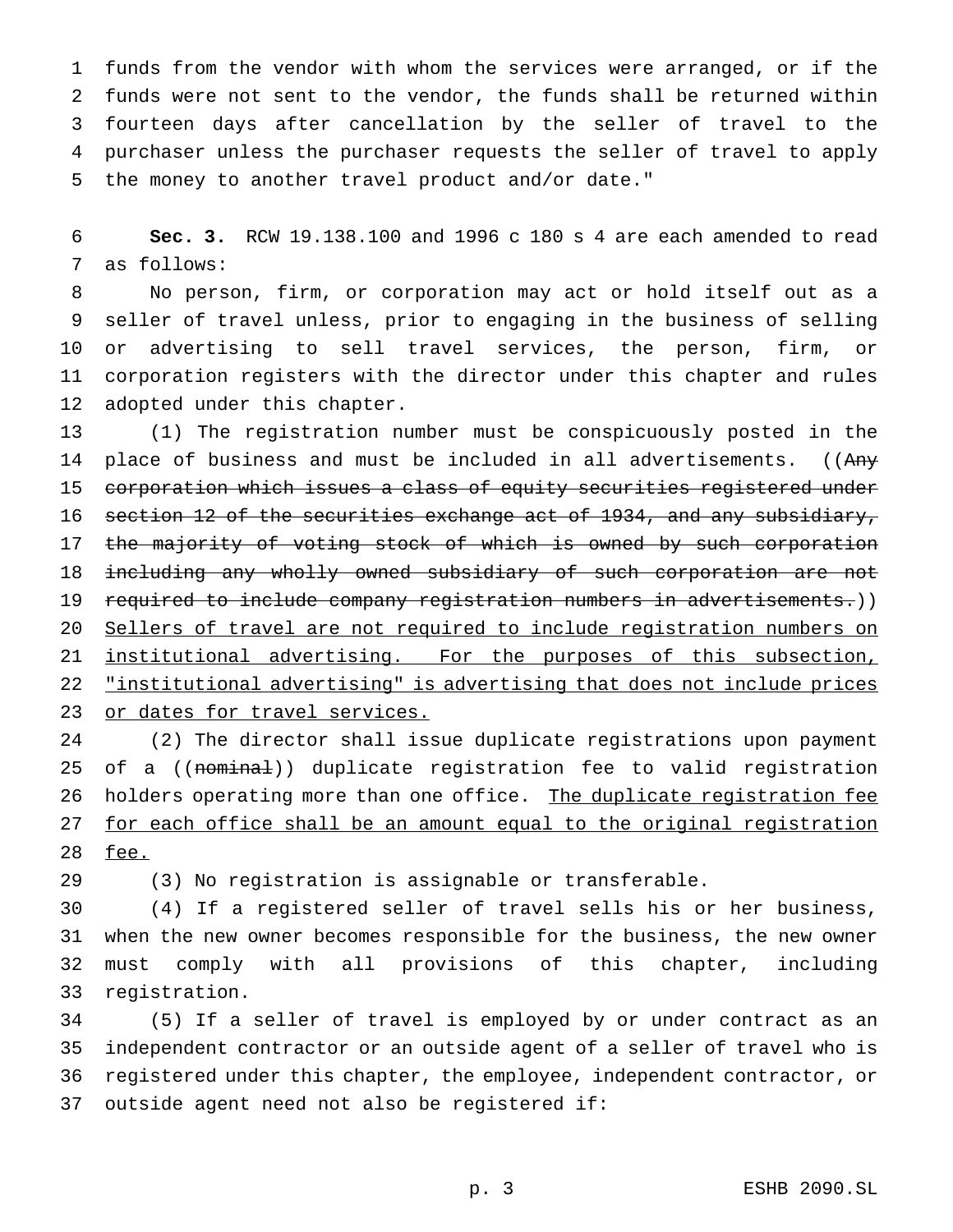(a) The employee, independent contractor, or outside agent is conducting business as a seller of travel in the name of and under the registration of the registered seller of travel; and

 (b) All money received for travel services by the employee, independent contractor, or outside agent is collected in the name of the registered seller of travel and ((deposited directly into)) 7 processed by the registered seller of ((travel's trust account)) travel as required under this chapter.

 **Sec. 4.** RCW 19.138.120 and 1994 c 237 s 5 are each amended to read as follows:

 (1) Each seller of travel shall renew its registration on or before 12 July 1 of every ((other)) year or as otherwise determined by the director.

 (2) Renewal of a registration is subject to the same provisions covering issuance, suspension, and revocation of a registration originally issued.

 (3) The director may refuse to renew a registration for any of the grounds set out under RCW 19.138.130, and where the past conduct of the applicant affords reasonable grounds for belief that the applicant will not carry out the applicant's duties in accordance with law and with integrity and honesty. The director shall promptly notify the applicant in writing by certified mail of its intent to refuse to renew the registration. The registrant may, within twenty-one days after receipt of that notice or intent, request a hearing on the refusal. The director may permit the registrant to honor commitments already made to its customers, but no new commitments may be incurred, unless the director is satisfied that all new commitments are completely bonded or secured to insure that the general public is protected from loss of money paid to the registrant. It is the responsibility of the registrant to contest the decision regarding conditions imposed or registration denied through the process established by the administrative procedure act, chapter 34.05 RCW.

 **Sec. 5.** RCW 19.138.130 and 1997 c 58 s 852 are each amended to read as follows:

 (1) The director may deny, suspend, or revoke the registration of a seller of travel if the director finds that the applicant: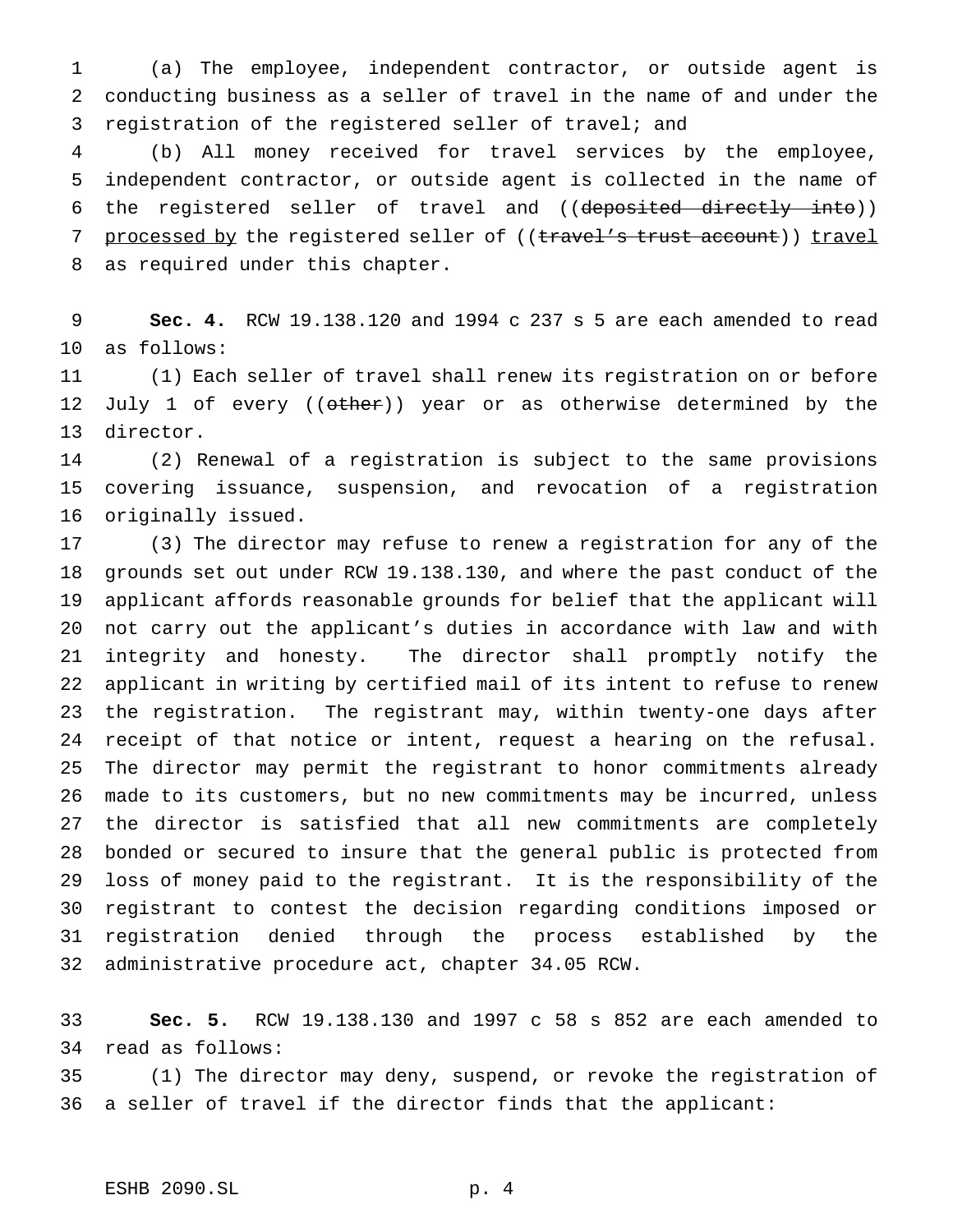(a) Was previously the holder of a registration issued under this chapter, and the registration was revoked for cause and never reissued by the director, or the registration was suspended for cause and the terms of the suspension have not been fulfilled;

5 (b) Has been found guilty of a felony within the past ((five)) ten years involving moral turpitude, or of a misdemeanor concerning fraud or conversion, or suffers a judgment in a civil action involving willful fraud, misrepresentation, or conversion;

 (c) Has made a false statement of a material fact in an application 10 under this chapter or in data attached to it;

 (d) Has violated this chapter or failed to comply with a rule 12 adopted by the director under this chapter;

 (e) Has failed to display the registration as provided in this chapter;

 (f) Has published or circulated a statement with the intent to deceive, misrepresent, or mislead the public; or

 (g) Has committed a fraud or fraudulent practice in the operation and conduct of a travel agency business, including, but not limited to, intentionally misleading advertising.

 (2) If the seller of travel is found in violation of this chapter or in violation of the consumer protection act, chapter 19.86 RCW, by the entry of a judgment or by settlement of a claim, the director may revoke the registration of the seller of travel, and the director may reinstate the registration at the director's discretion.

 (3) The director shall immediately suspend the license or certificate of a person who has been certified pursuant to RCW 74.20A.320 by the department of social and health services as a person who is not in compliance with a support order or a residential or visitation order. If the person has continued to meet all other requirements for reinstatement during the suspension, reissuance of the license or certificate shall be automatic upon the director's receipt of a release issued by the department of social and health services stating that the licensee is in compliance with the order.

 **Sec. 6.** RCW 19.138.140 and 1996 c 180 s 7 are each amended to read as follows:

 (1) A seller of travel shall deposit in a trust account maintained in a federally insured financial institution located in Washington state, or other account approved by the director, all sums held for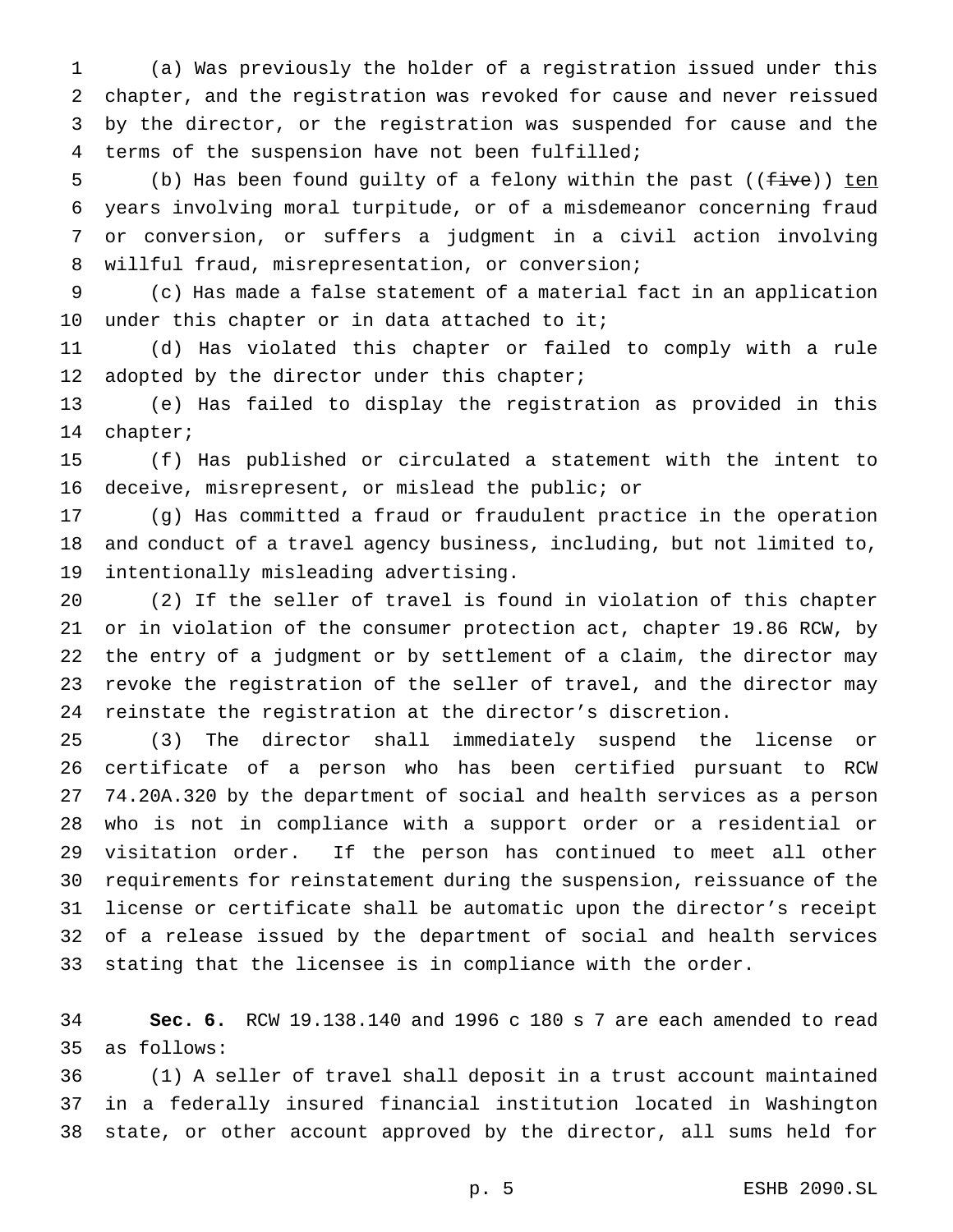more than five business days that are received from a person or entity, for retail travel services offered by the seller of travel. This subsection does not apply to travel services sold by a seller of travel, when payments for the travel services are made through the 5 airlines reporting corporation ((either by cash or credit or debit card  $sat$ )).

 (2) The trust account or other approved account required by this section shall be established and maintained for the benefit of any person or entity paying money to the seller of travel. The seller of travel shall not in any manner encumber the amounts in trust and shall not withdraw money from the account except the following amounts may be withdrawn at any time:

 (a) Partial or full payment for travel services to the entity directly providing the travel service;

(b) Refunds as required by this chapter;

(c) The amount of the sales commission;

 (d) Interest earned and credited to the trust account or other 18 approved account;

 (e) Remaining funds of a purchaser once all travel services have been provided or once tickets or other similar documentation binding upon the ultimate provider of the travel services have been provided; or

 (f) Reimbursement to the seller of travel for agency operating funds that are advanced for a customer's travel services.

 (3) The seller of travel may deposit noncustomer funds into the trust account as needed in an amount equal to a deficiency resulting 27 from dishonored customer payments made by check, draft, credit card, debit card, or other negotiable instrument.

 $(4)$  At the time of registration, the seller of travel shall file with the department the account number and the name of the financial institution at which the trust account or other approved account is held as set forth in RCW 19.138.110. The seller of travel shall notify the department of any change in the account number or location within one business day of the change.

35  $((4+))$  (5) The director, by rule, may allow for the use of other types of funds or accounts only if the protection for consumers is no less than that provided by this section.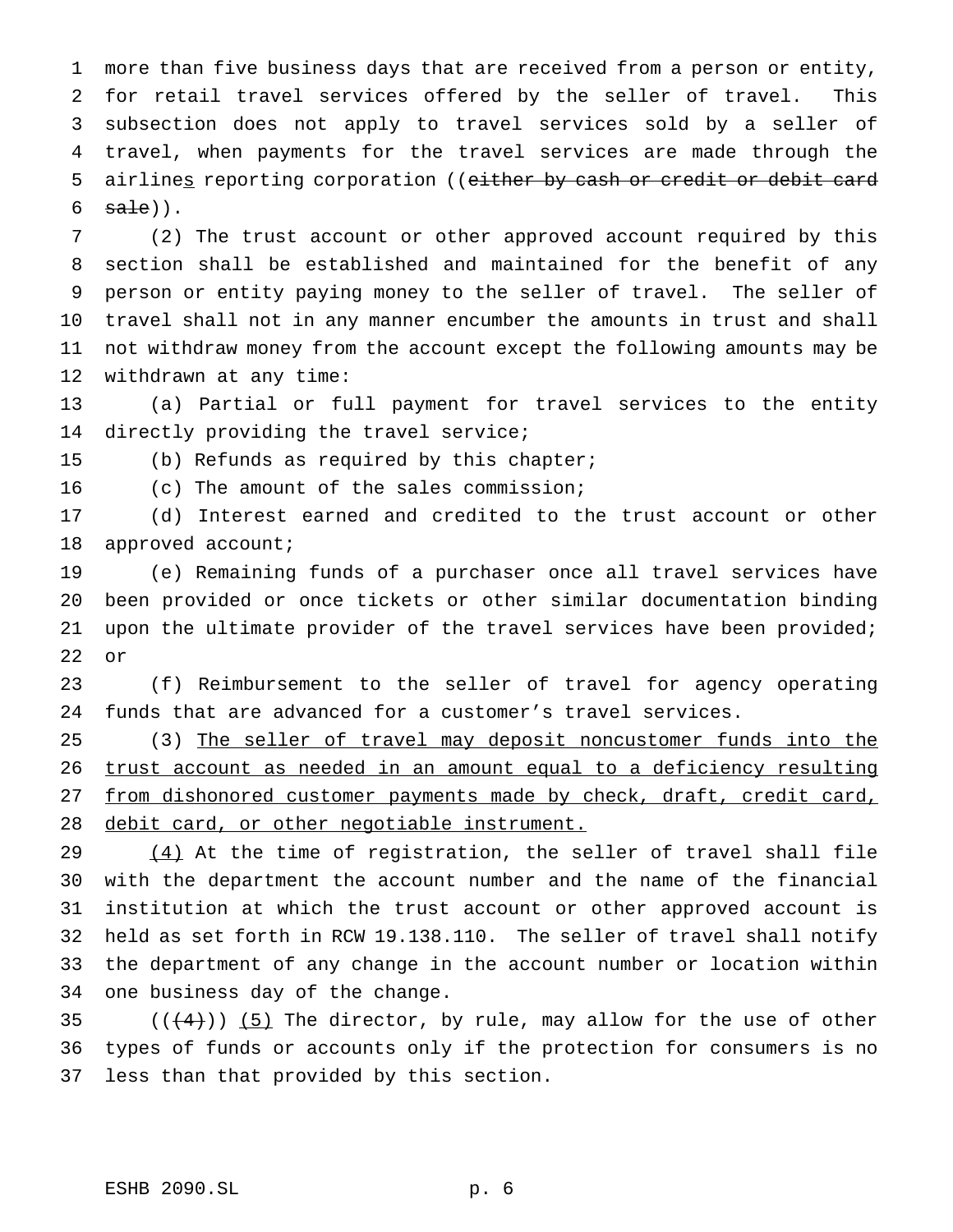1 (((5)) (6) The seller of travel need not comply with the 2 requirements of this section if all of the following apply, except as 3 exempted in subsection (1) of this section:

4 (a) The payment is made by credit card;

 (b) The seller of travel does not deposit, negotiate, or factor the credit card charge or otherwise seek to obtain payment of the credit card charge to any account over which the seller of travel has any control; and

 (c) If the charge includes transportation, the carrier that is to provide the transportation processes the credit card charge, or if the charge is only for services, the provider of services processes the credit card charges.

13  $((\{6\})$   $(7)$  The seller of travel need not maintain a trust account 14 nor comply with the trust account provisions of this section if the 15 seller of travel:

16 (a)(i) Files and maintains a surety bond approved by the director 17 in an amount of not less than ten thousand nor more than fifty thousand 18 dollars, as determined by rule by the director based on the gross 19 income of business conducted by the seller of travel during the prior 20 year. The bond shall be executed by the applicant as obligor by a 21 surety company authorized to transact business in this state naming the 22 state of Washington as obligee for the benefit of any person or persons 23 who have suffered monetary loss by reason of the seller of travel's 24 violation of this chapter or a rule adopted under this chapter. The 25 bond shall be conditioned that the seller of travel will conform to and 26 abide by this chapter and all rules adopted under this chapter, and 27 shall reimburse any person or persons who suffer monetary loss by 28 reason of a violation of this chapter or a rule adopted under this 29 chapter.

30 (ii) The bond must be continuous and may be canceled by the surety 31 upon the surety giving written notice to the director of the surety's 32 intent to cancel the bond. The cancellation is effective thirty days 33 after the notice is received by the director.

34 (iii) The applicant may obtain the bond directly from the surety or 35 through other bonding arrangement as approved by the director.

36 (iv) In lieu of a surety bond, the applicant may, upon approval by 37 the director, file with the director a certificate of deposit, an 38 irrevocable letter of credit, or such other instrument as is approved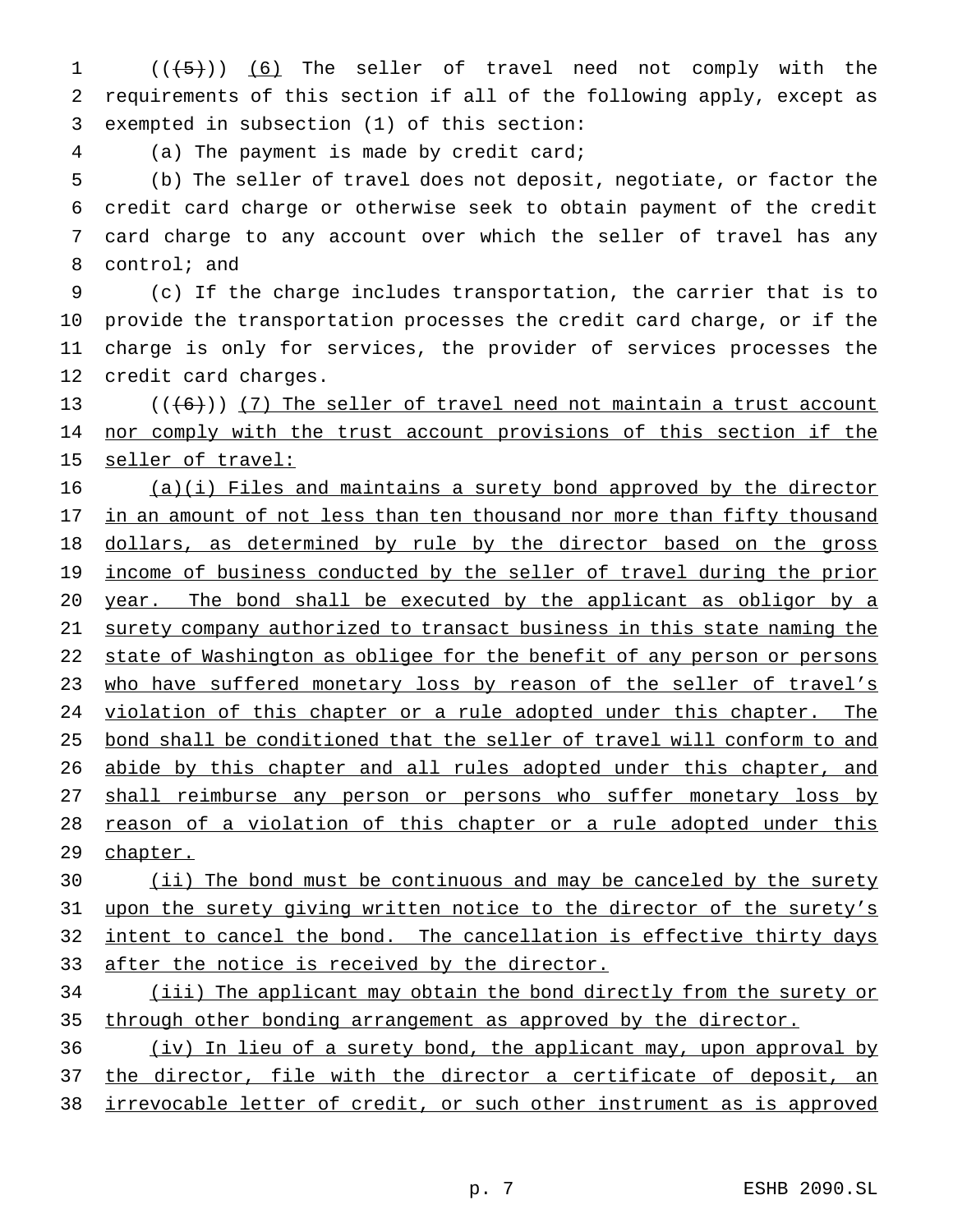1 by the director by rule, drawn in favor of the director for an amount equal to the required bond.

 (v) Any person or persons who have suffered monetary loss by any 4 act which constitutes a violation of this chapter or a rule adopted under this chapter may bring a civil action in court against the seller of travel and the surety upon such bond or approved alternate security 7 of the seller of travel who committed the violation of this chapter or 8 a rule adopted under this chapter or who employed the seller of travel who committed such violation. A civil action brought in court pursuant to the provisions of this section must be filed no later than one year following the later of the alleged violation of this chapter or a rule 12 adopted under this chapter or completion of the travel by the customer; or

 (b) Is a member in good standing in a professional association, 15 such as the United States tour operators association or national tour 16 association, that is approved by the director and that provides or requires a member to provide a minimum of one million dollars in errors and professional liability insurance and provides a surety bond or 19 equivalent protection in an amount of at least two hundred fifty thousand dollars for its member companies.

 (8) If the seller of travel maintains its principal place of business in another state and maintains a trust account or other approved account in that state consistent with the requirement of this section, and if that seller of travel has transacted business within the state of Washington in an amount exceeding five million dollars for the preceding year, the out-of-state trust account or other approved account may be substituted for the in-state account required under this section.

 **Sec. 7.** RCW 19.138.170 and 1994 c 237 s 13 are each amended to read as follows:

The director has the following powers and duties:

 (1) To adopt, amend, and repeal rules to carry out the purposes of this chapter;

 (2) To issue and renew registrations under this chapter and to deny 35 or refuse to renew for failure to comply with this chapter;

 (3) To suspend or revoke a registration for a violation of this chapter;

(4) To establish fees;